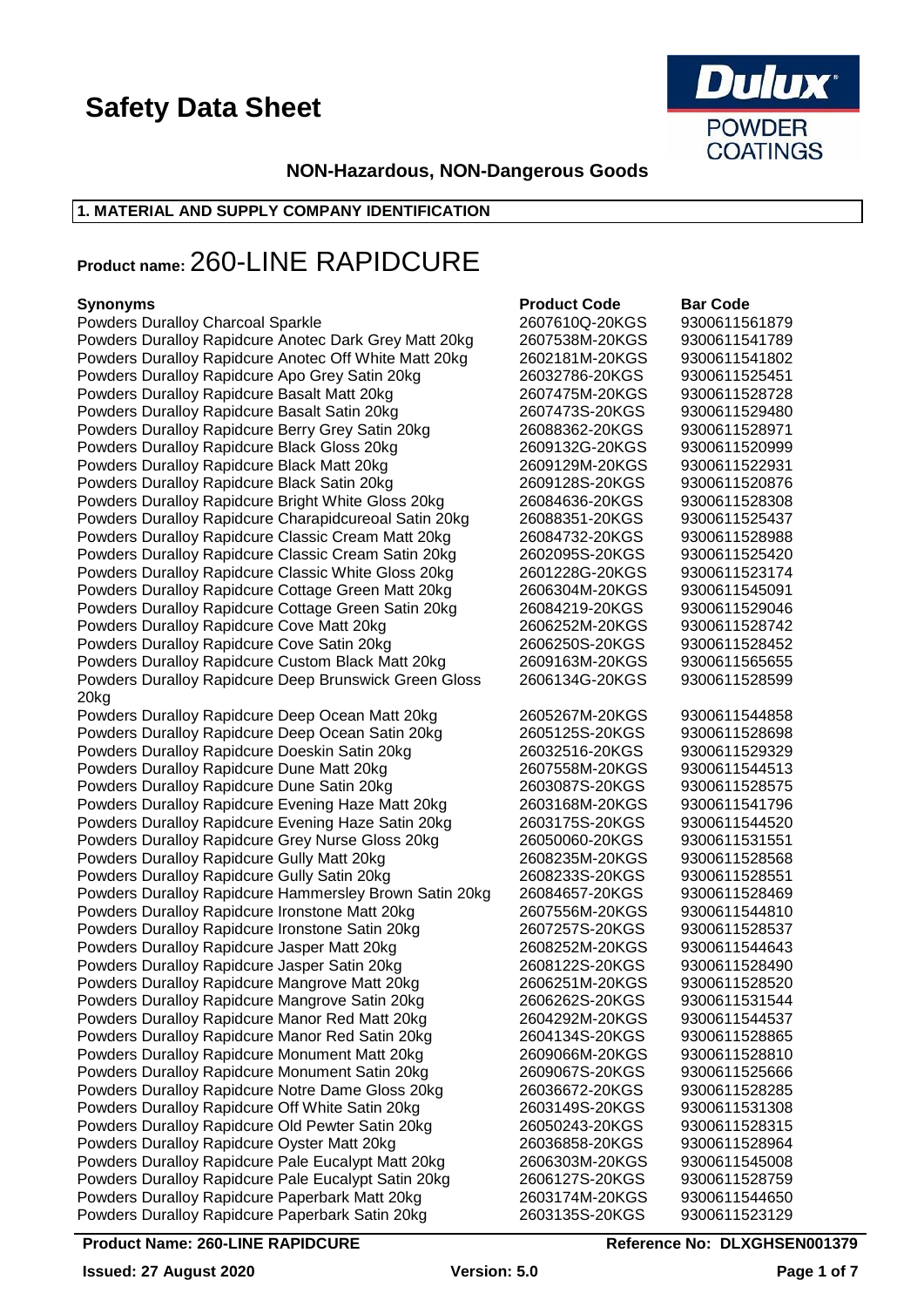Powders Duralloy Rapidcure Pearl White Gloss 20kg 2601229G-20KGS 9300611520869 Powders Duralloy Rapidcure Primrose Gloss 20kg 26084365-20KGS 9300611525406 Powders Duralloy Rapidcure Shale Grey Matt 20kg 2607557M-20KGS 9300611544506 Powders Duralloy Rapidcure Shale Grey Satin 20kg 26083246-20KGS 9300611528629 Powders Durallov Rapidcure Shoji White Satin 20kg 26084682-20KGS 9300611528322 Powders Duralloy Rapidcure Stone Beige Matt 20kg 26032538-20KGS 9300611529527 Powders Duralloy Rapidcure Stone Grey Satin 20kg 26078126-20KGS 9300611528957 Powders Duralloy Rapidcure Surfmist Matt 20kg 2603167M-20KGS 9300611541772 Powders Duralloy Rapidcure Surfmist Satin 20kg 2601137S-20KGS 9300611525673 Powders Duralloy Rapidcure Terrain Matt 20kg 2608234M-20KGS 9300611529077 Powders Duralloy Rapidcure Terrain Satin 20kg 2608232S-20KGS 9300611528674 Powders Duralloy Rapidcure Wallaby Matt 20kg 2607476M-20KGS 9300611529107 Powders Duralloy Rapidcure Wallaby Satin 20kg 2607474S-20KGS 9300611528513 Powders Duralloy Rapidcure White Birapidcureh Gloss 20kg 2602057G-20KGS 9300611525390 Powders Duralloy Rapidcure White Satin 20kg 2601139S-20KGS 9300611525413 Powders Duralloy Rapidcure Windspray Matt 20kg 2607559M-20KGS 9300611545084 Powders Duralloy Rapidcure Windspray Satin 20kg <br>Powders Duralloy Rapidcure Woodland Grey Matt 20kg 2606256M-20KGS 9300611529213 Powders Duralloy Rapidcure Woodland Grey Matt 20kg 2606256M-20KGS 9300611529213 Powders Duralloy Rapidcure Woodland Grey Satin 20kg 2606255S-20KGS 9300611529176 Powders Precious Rapidcure Bubbly Pearl 20kg 2608229Q-20KGS 9300611528940 Powders Precious Rapidcure Deep Bronze Pearl 20kg 2608228Q-20KGS 9300611528889 Powders Precious Rapidcure Essential Silver Pearl 20kg 2603146Q-20KGS 9300611528735 Powders Precious Rapidcure Glow Pearl 20kg 2607471Q-20KGS 9300611529138 Powders Precious Rapidcure Jet Pearl 20kg 2609144Q-20KGS 9300611533579 Powders Precious Rapidcure Propeller Pearl 20kg 2608230Q-20KGS 9300611529206 Powders Precious Rapidcure Starry Night Pearl 20kg 2609139Q-20KGS 9300611529183 Powders Precious Rapidcure Supreme Silver Pearl 20kg 2607466Q-20KGS 9300611528933 Powders Precious Rapidcure Sword Pearl 20kg 2607468Q-20KGS 9300611528896 Powders Precious Rapidcure Trophy Pearl 20kg 2607470Q-20KGS 9300611528582 Powders Precious Rapidcure Typhoon Pearl 20kg 2607469Q-20KGS 9300611528483 Powders Precious Rapidcure Urban Pearl 20kg 2607467Q-20KGS 9300611528650 Powders Rapidcure Boresi Thredbo White Gloss 20kg 2601244G-20KGS 9300611523648 Powders Rapidcure Brown X54 Gloss 20kg 26088183-20KGS 9300611533043 Powders Rapidcure Coffee Satin 2608246S-20KGS 9300611540157 Powders Rapidcure Flex White Birch Matt 20kg 2602187M-20KGS 9300611544179 Powders Rapidcure Flex White Matt 20kg<br>
Powders Rapidcure Green Grev Gloss 20kg<br>
26089726-20KGS 9300611534378 Powders Rapidcure Green Grey Gloss 20kg 26089726-20KGS 9300611534378 Powders Rapidcure Grove Grey Satin 20kg 2607453S-20KGS 9300611525154 Powders Rapidcure Isuzu Arc White Gloss 20kg 2601292G-20KGS 9300611553560 Powders Rapidcure Peacock Blue T53 Gloss 20kg 2606266G-20KGS 9300611533050 Powders Rapidcure Pewter N63 Gloss 20kg 2607290G-20KGS 9300611534521 Powders Rapidcure Pottery Satin 20kg 2608268S-20KGS 9300611552501 Powders Rapidcure Stovebrite Black Metallic 20kg 2609147Q-20KGS 9300611537881 Powders Rapidcure Surfmist Matt 20kg 26084758-20KGS 9300611528797 Powders Rapidcure Whitco Mahogany Gloss Pearl 20kg 2608247Q-20KGS 9300611540355 Powders Rapidcure Zone Grey Satin 20kg 2607411S-20KGS 9300611523822 Rapidcure 260 Line Master Batch 2350 9572296E Rapidcure 260 Line Master Batch 2975 9572297E Rapidcure 260 Line Master Batch 2998 9572295E Temperzone Grey Rc # 2607241S-KG Terrain Satin # 2608232S-KG Zone Grey Satin # 2607411S-KG

# **Dulux POWDER**

**COATINGS** 

**Recommended use:** Powder coating. Applied by electrostatic spray.

Ltd

**Supplier:** Dulux Powder & Industrial Coatings, a division of DuluxGroup (Australia) Pty **ABN:** 67 000 049 427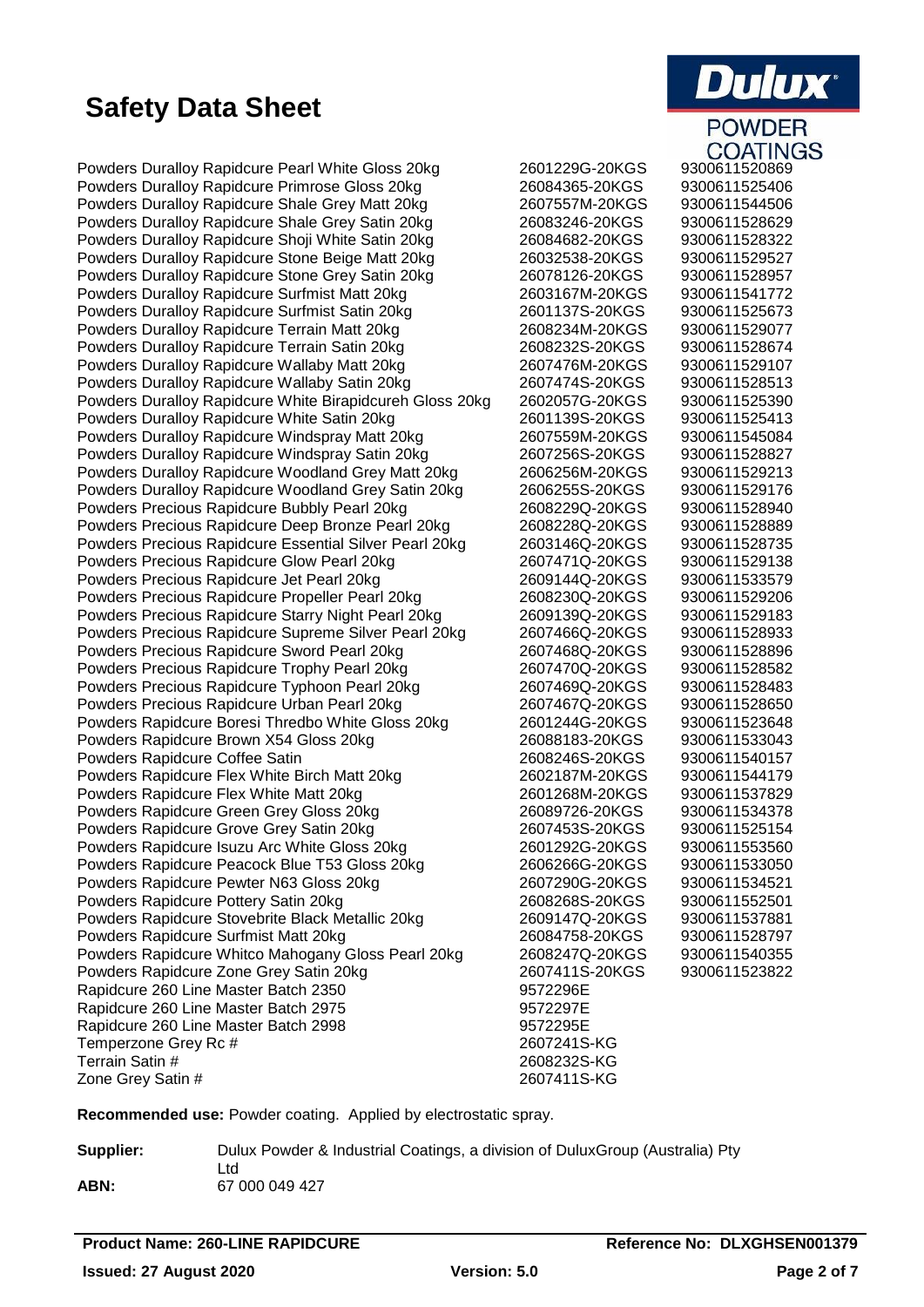

| 1956 Dandenong Road |  |
|---------------------|--|
| Clayton VIC 3168    |  |
| Australia           |  |
| 13 25 25            |  |
|                     |  |

**Emergency Telephone number: Australia – 1800 033 111 New Zealand – 0800 734 607**

### **2. HAZARDS IDENTIFICATION**

**Based on available information, this material is not classified as hazardous according to criteria of Safe Work Australia.**

**Poison Schedule:** Not Applicable

### **DANGEROUS GOOD CLASSIFICATION**

Not classified as Dangerous Goods by the criteria of the "Australian Code for the Transport of Dangerous Goods by Road & Rail" and the "New Zealand NZS5433: Transport of Dangerous Goods on Land".

| 3. COMPOSITION INFORMATION                                           |        |                   |
|----------------------------------------------------------------------|--------|-------------------|
| <b>CHEMICAL ENTITY</b>                                               | CAS NO | <b>PROPORTION</b> |
| Ingredients determined to be non-hazardous or below reporting limits |        | 100 $% (w/w)$     |
|                                                                      |        | 100%              |

### **4. FIRST AID MEASURES**

If poisoning occurs, contact a doctor or Poisons Information Centre (Phone Australia 131 126, New Zealand 0800 764 766).

**Inhalation:** Remove victim from exposure - avoid becoming a casualty. Remove contaminated clothing and loosen remaining clothing. Allow patient to assume most comfortable position and keep warm. Keep at rest until fully recovered. Seek medical advice if effects persist.

**Skin Contact:** If skin or hair contact occurs, remove contaminated clothing and flush skin and hair with running water. If swelling, redness, blistering or irritation occurs seek medical assistance.

**Eye contact:** If in eyes wash out immediately with water. In all cases of eye contamination it is a sensible precaution to seek medical advice.

**Ingestion:** Rinse mouth with water. If swallowed, do NOT induce vomiting. Give a glass of water to drink. Never give anything by the mouth to an unconscious patient. If vomiting occurs give further water. Seek medical advice.

**PPE for First Aiders:** Wear safety shoes, overalls, gloves, safety glasses, dust mask. Available information suggests that gloves made from nitrile rubber should be suitable for intermittent contact. However, due to variations in glove construction and local conditions, the user should make a final assessment. Always wash hands before smoking, eating, drinking or using the toilet. Wash contaminated clothing and other protective equipment before storing or re-using.

**Notes to physician:** Treat symptomatically.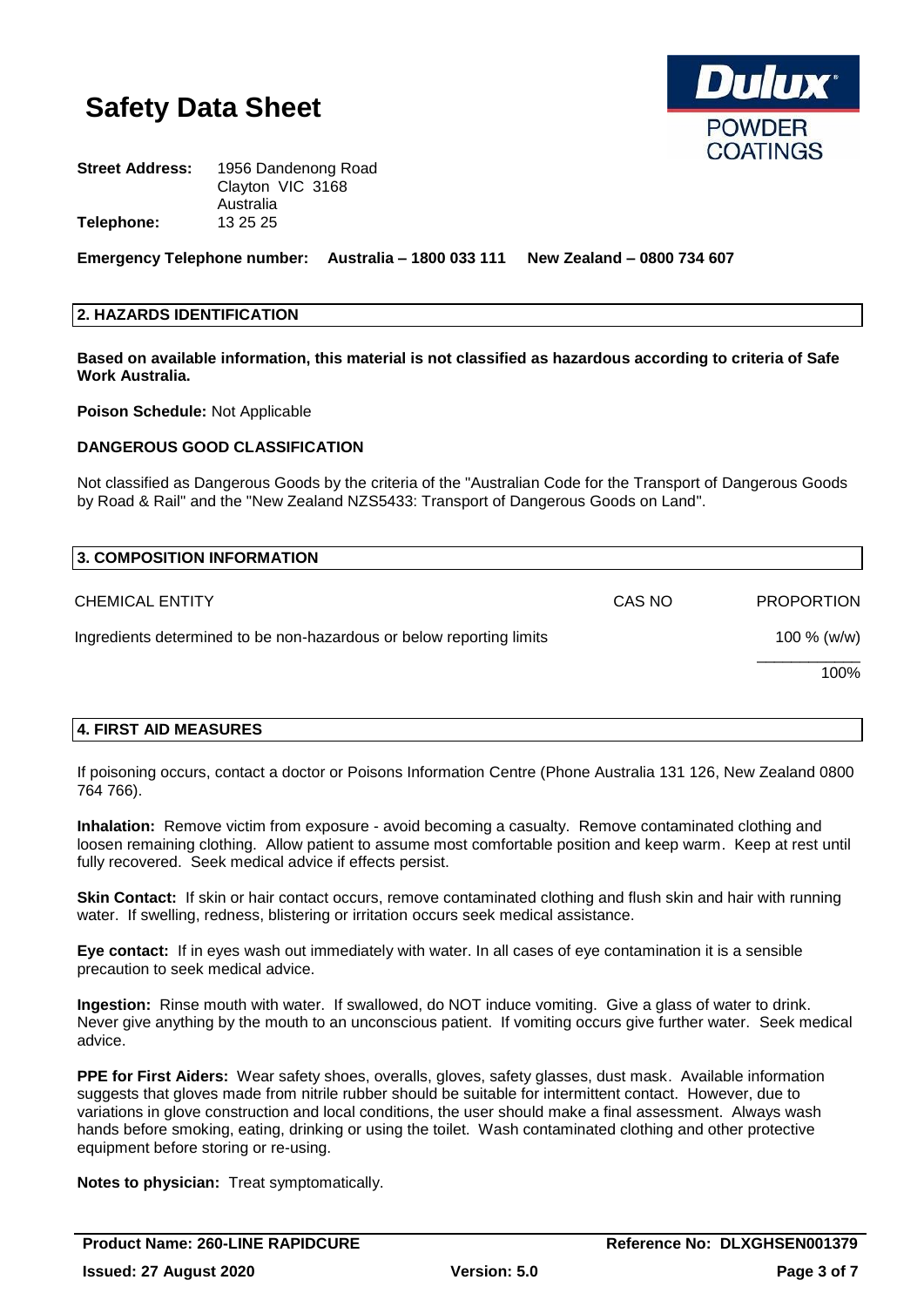

### **5. FIRE FIGHTING MEASURES**

**Hazchem Code:** Not applicable.

**Suitable extinguishing media:** If material is involved in a fire use water fog (or if unavailable fine water spray), alcohol resistant foam, standard foam, dry agent (carbon dioxide, dry chemical powder).

**Specific hazards:** Non-combustible material.

**Fire fighting further advice:** Not combustible, however following evaporation of aqueous component residual material can burn if ignited.

### **6. ACCIDENTAL RELEASE MEASURES**

#### **SMALL SPILLS**

Wear protective equipment to prevent skin and eye contamination. Avoid inhalation of vapours or dust. Wipe up with absorbent (clean rag or paper towels). Collect and seal in properly labelled containers or drums for disposal.

### **LARGE SPILLS**

Clear area of all unprotected personnel. Slippery when spilt. Avoid accidents, clean up immediately. Wear protective equipment to prevent skin and eye contamination and the inhalation of dust. Work up wind or increase ventilation. Cover with damp absorbent (inert material, sand or soil). Sweep or vacuum up, but avoid generating dust. Collect and seal in properly labelled containers or drums for disposal. If contamination of crops, sewers or waterways has occurred advise local emergency services.

### **Dangerous Goods - Initial Emergency Response Guide No:** Not applicable

#### **7. HANDLING AND STORAGE**

**Handling:** Avoid eye contact and repeated or prolonged skin contact. Avoid inhalation of dust.

**Storage:** Store in a cool, dry, well-ventilated place and out of direct sunlight. Store away from foodstuffs. Store away from incompatible materials described in Section 10. Store away from sources of heat and/or ignition. Keep container standing upright. Keep containers closed when not in use - check regularly for spills.

#### **8. EXPOSURE CONTROLS / PERSONAL PROTECTION**

**National occupational exposure limits:** No value assigned for this specific material by Safe Work Australia.

**Biological Limit Values:** As per the "National Model Regulations for the Control of Workplace Hazardous Substances (Safe Work Australia)" the ingredients in this material do not have a Biological Limit Allocated.

**Engineering Measures:** Natural ventilation should be adequate under normal use conditions.

**Personal Protection Equipment:** SAFETY SHOES, OVERALLS, GLOVES, SAFETY GLASSES, DUST MASK.

Wear safety shoes, overalls, gloves, safety glasses, dust mask. Available information suggests that gloves made from nitrile rubber should be suitable for intermittent contact. However, due to variations in glove construction and local conditions, the user should make a final assessment. Always wash hands before smoking, eating, drinking or using the toilet. Wash contaminated clothing and other protective equipment before storing or reusing.

**Hygiene measures:** Keep away from food, drink and animal feeding stuffs. When using do not eat, drink or smoke. Wash hands prior to eating, drinking or smoking. Avoid contact with clothing. Avoid eye contact and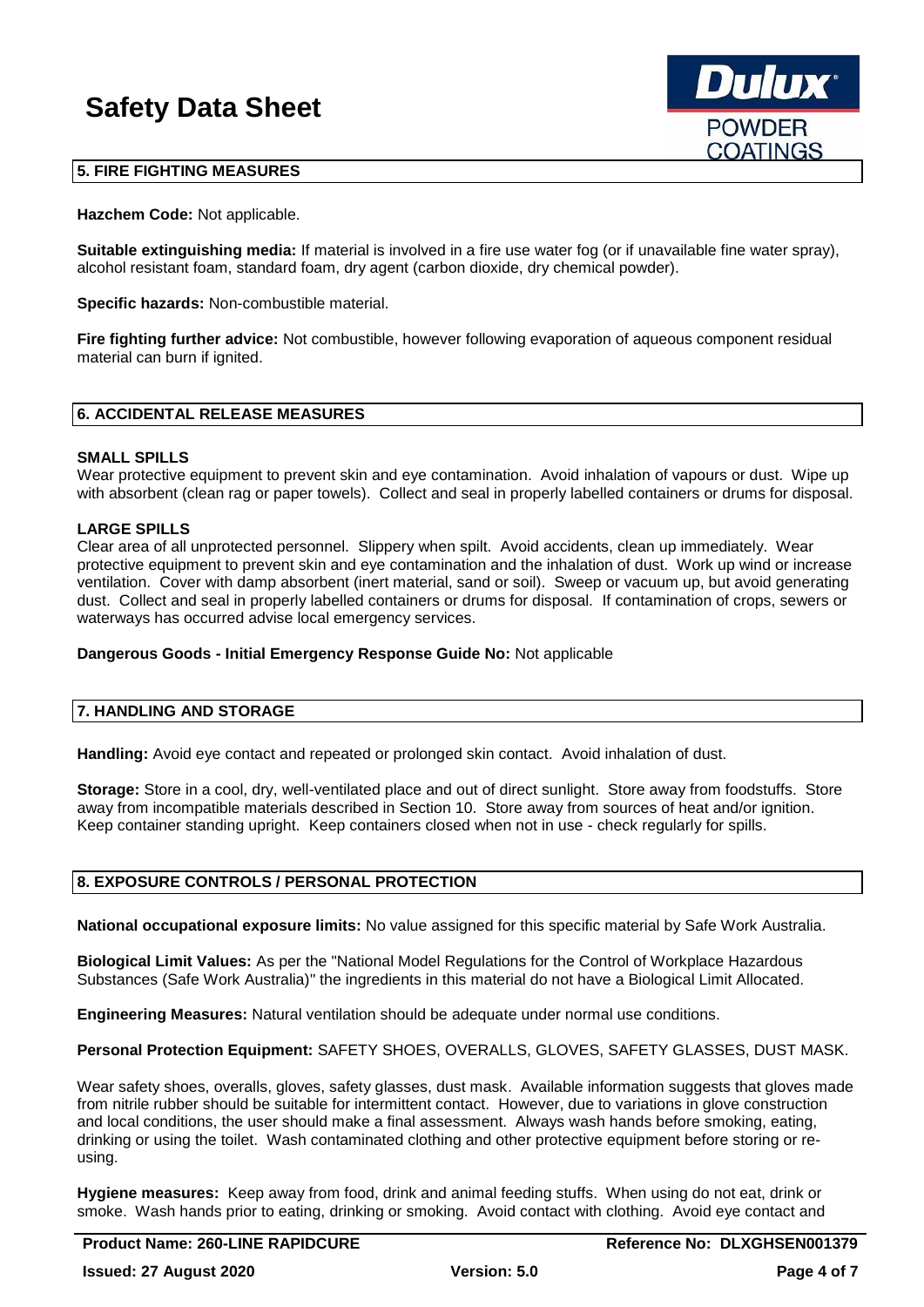

repeated or prolonged skin contact. Avoid inhalation of dust. Ensure that eyewash stations and safety showers are close to the workstation location.

### **9. PHYSICAL AND CHEMICAL PROPERTIES**

| Form:   | Powder               |
|---------|----------------------|
| Colour: | Various              |
| Odour:  | Mild, characteristic |

**Solubility:** Insoluble in water. **Specific Gravity:** 1.1 - 1.6 **Relative Vapour Density (air=1):** N App **Vapour Pressure (20 °C):** N App **Flash Point (°C):** N App **Flammability Limits (%):** N App **Autoignition Temperature (°C):** N Av **Melting Point/Range (°C):** N Av **Boiling Point/Range (°C):** N Av **pH:** N App **Viscosity:** N App **Total VOC (g/Litre):** N Av

(Typical values only - consult specification sheet)  $N Av = Not available, N App = Not applicable$ 

### **10. STABILITY AND REACTIVITY**

**Chemical stability:** This material is thermally stable when stored and used as directed.

**Conditions to avoid:** Elevated temperatures and sources of ignition.

**Incompatible materials:** Oxidising agents.

**Hazardous decomposition products:** Oxides of carbon and nitrogen, smoke and other toxic fumes.

**Hazardous reactions:** No known hazardous reactions.

### **11. TOXICOLOGICAL INFORMATION**

No adverse health effects expected if the product is handled in accordance with this Safety Data Sheet and the product label. Symptoms or effects that may arise if the product is mishandled and overexposure occurs are:

#### **Acute Effects**

**Inhalation:** Material may be an irritant to mucous membranes and respiratory tract.

**Skin contact:** Contact with skin may result in irritation.

**Ingestion:** Swallowing can result in nausea, vomiting and irritation of the gastrointestinal tract.

**Eye contact:** May be an eye irritant. Exposure to the dust may cause discomfort due to particulate nature. May cause physical irritation to the eyes.

#### **Acute toxicity**

Product Name: 260-LINE RAPIDCURE **Reference No: DLXGHSEN001379**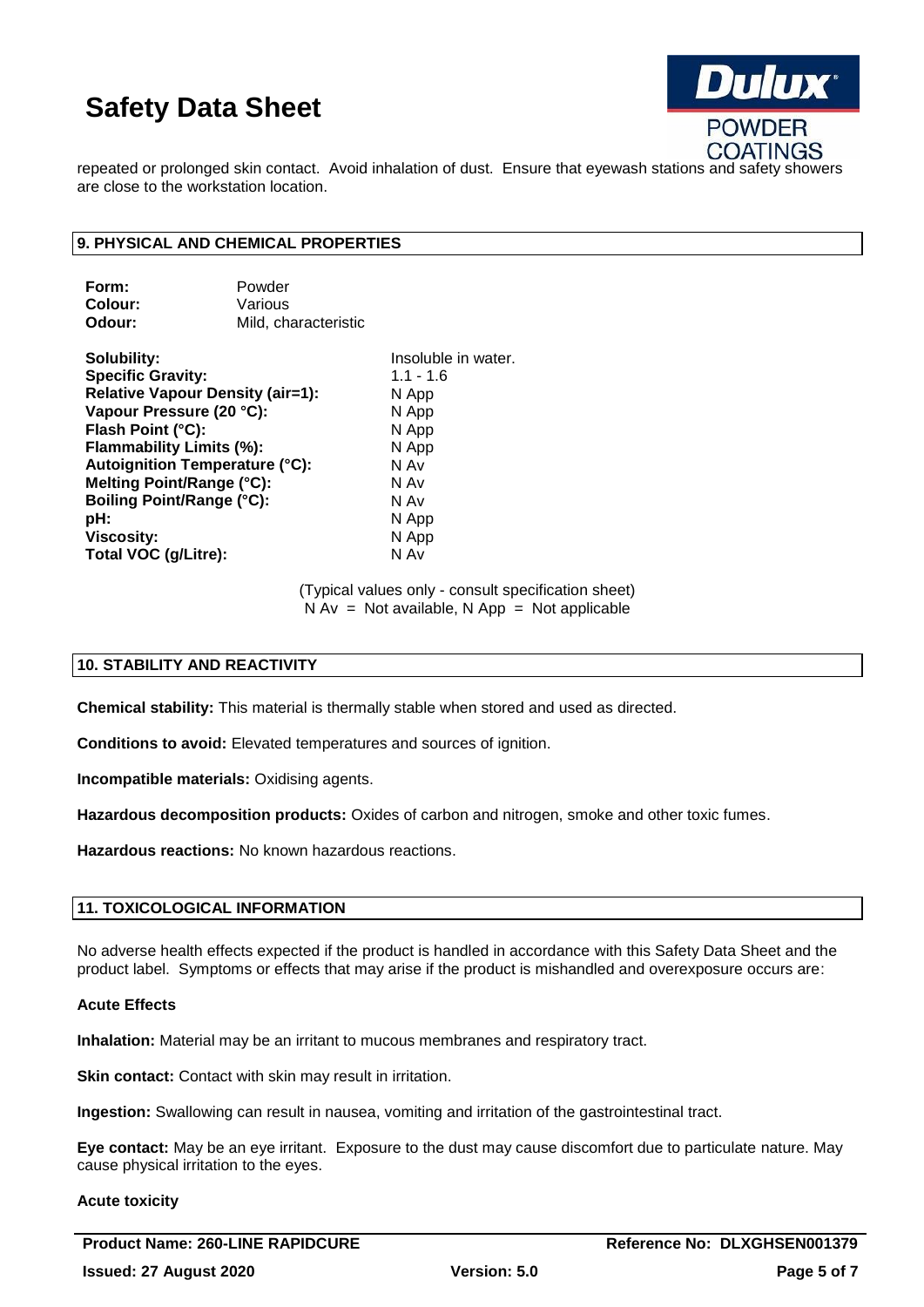

**Inhalation:** This material has been classified as non-hazardous. Acute toxicity estimate (based on ingredients):  $LC50 > 5$  mg/L

**Skin contact:** This material has been classified as non-hazardous. Acute toxicity estimate (based on ingredients): >2,000 mg/Kg bw

**Ingestion:** This material has been classified as non-hazardous. Acute toxicity estimate (based on ingredients): >2,000 mg/Kg bw

**Corrosion/Irritancy:** Eye: this material has been classified as not corrosive or irritating to eyes. Skin: this material has been classified as not corrosive or irritating to skin.

**Sensitisation:** Inhalation: this material has been classified as not a respiratory sensitiser. Skin: this material has been classified as not a skin sensitiser.

**Aspiration hazard:** This material has been classified as non-hazardous.

**Specific target organ toxicity (single exposure):** This material has been classified as non-hazardous.

### **Chronic Toxicity**

**Mutagenicity:** This material has been classified as non-hazardous.

**Carcinogenicity:** This material has been classified as non-hazardous.

**Reproductive toxicity (including via lactation):** This material has been classified as non-hazardous.

**Specific target organ toxicity (repeat exposure):** This material has been classified as non-hazardous.

### **12. ECOLOGICAL INFORMATION**

Avoid contaminating waterways.

**Acute aquatic hazard:** This material has been classified as non-hazardous. Acute toxicity estimate (based on ingredients): >100 mg/L

**Long-term aquatic hazard:** This material has been classified as non-hazardous. Non-rapidly or rapidly degradable substance for which there are adequate chronic toxicity data available OR in the absence of chronic toxicity data, Acute toxicity estimate (based on ingredients): >100 mg/L, where the substance is not rapidly degradable and/or BCF  $<$  500 and/or log  $K_{ow}$   $<$  4.

**Ecotoxicity:** No information available.

**Persistence and degradability:** No information available.

**Bioaccumulative potential:** No information available.

**Mobility:** No information available.

### **13. DISPOSAL CONSIDERATIONS**

Persons conducting disposal, recycling or reclamation activities should ensure that appropriate personal protection equipment is used, see "Section 8. Exposure Controls and Personal Protection" of this SDS.

If possible material and its container should be recycled. If material or container cannot be recycled, dispose in accordance with local, regional, national and international Regulations.